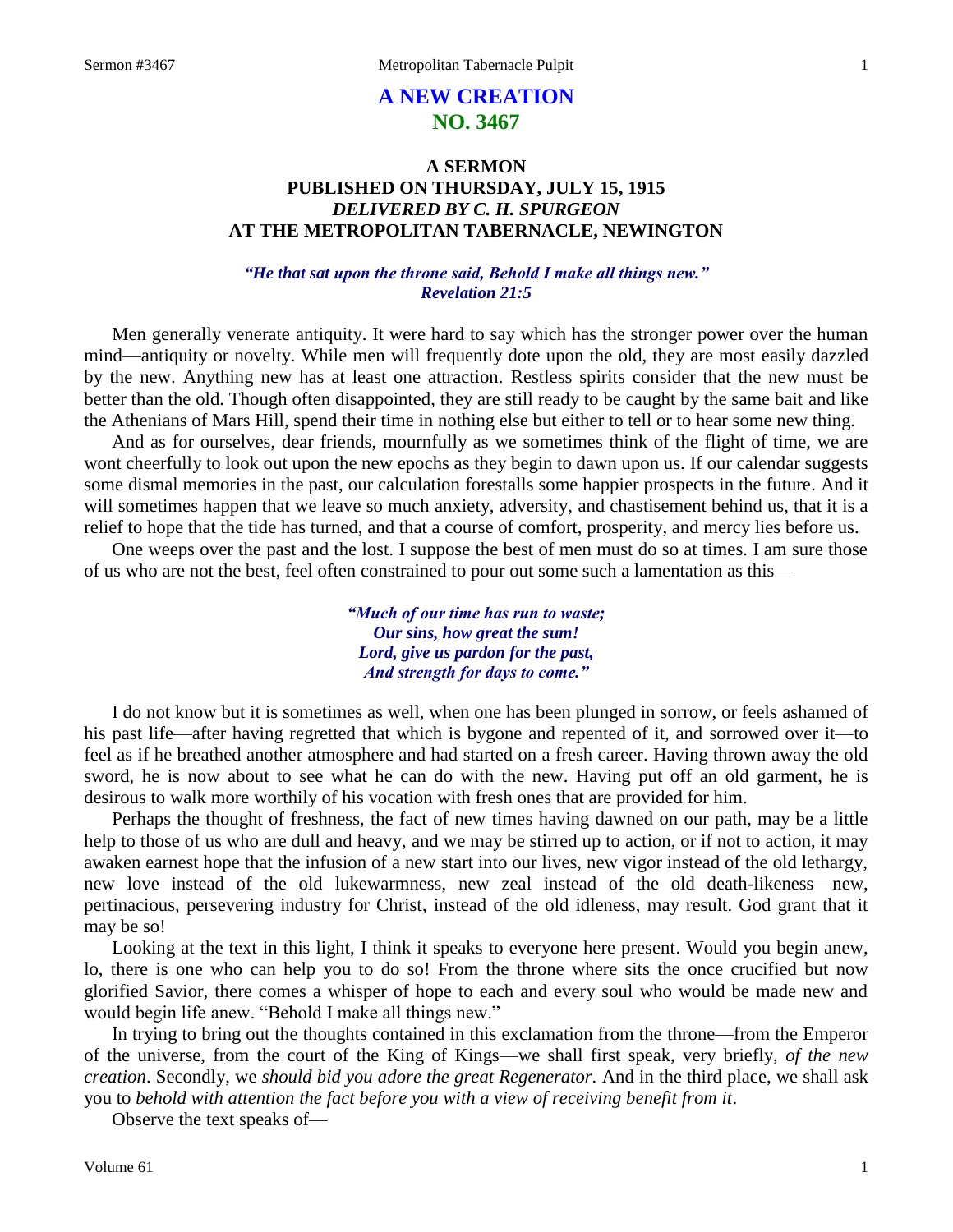## **I.** A NEW CREATION.

"I *make*." That is a divine word. "I make *all things*." That, also, is divine. "I make all things *new*." That seems to reach the third stage, wherein the thrice holy God appears glorious in the highest degree. "I make all things new." This our Lord Jesus Christ has done upon the greatest scale. We must view His purpose.

It is the purpose and intention of the Lord Jesus to make this world entirely new. You recollect how it was made at first—pure and perfect. It sang with its sister-spheres the song of joy and reverence. It was a fair world, full of everything that was lovely, beautiful, happy, holy. And if we might be permitted to dream for a moment of what it would have been if it had continued as God created it, one might fancy what a blessed world it would be at this moment.

Had it possessed a teeming population like its present one, and if, one by one, those godly ones had been caught away, like Elijah, without knowing death, to be succeeded by pious descendants—oh! what a blessed world it would have been! A world where every man would have been a priest and every house a temple, and every garment a vestment, and every meal a sacrifice, and every place holiness to the Lord, for the tabernacle of God would have been among them and God Himself would have dwelt among them!

What songs would have hailed the rising of the sun—the birds of paradise caroling on every hill and in every dale their Maker's praise! What songs would have ushered in the stillness of the night! Ay, and angels, hovering over this fair world, would oft have heard the strain of joy breaking the silence of midnight, as glad and pure hearts beheld the eyes of the Creator beaming down upon them from the stars which stud the vault of heaven.

But there came a serpent and his craft spoiled it all. He whispered into the ears of mother Eve—she fell, and we fell with her—and what a world this now is! If a man walks about in it with his eyes open, he will see it to be a horrible sphere. I do not mean that its rivers, its lakes, its valleys, its mountains are repulsive. Nay, it is a world fit for angels, naturally, but it is a horrible world morally.

As I walked the other day down the streets of Paris and saw the soldiers with their pretty dresses and the knives and forks which they carried with them to carve men and make a meal for death—I could not help thinking—this is a pretty world, this is. Only let one man lift his finger and a hundred thousand men are ready to meet a hundred thousand other men, all intent upon doing—what? Why, upon cutting each other's throats, upon tearing out each other's bleeding hearts, and wading up to their knees in each other's gore, till the ditches be full of blood, horses and men all mingled, and left to be food for dogs and for carrion crows.

And then the victors on either side in the fray, return, beat the drums, and sound the trumpets and say, "Glory! Glory! see what we have done." Devils could not be worse than men when their passions are let loose. Dogs would scarce tear each other as men do. Men of intellect sit down and put their fingers to their foreheads, racking their brains to find out new ways of using gunpowder, and shot, and shell—so as to be able to blow twenty thousand souls into eternity as easily as twenty might be massacred by present appliances.

And he is considered a clever man, a patriot, a benefactor of his own nation, who, by dint of genius, can discover some new way of destroying his fellow creatures. Oh! it is a horrible world, appalling to think of. When God looks at it, I wonder why He does not stamp it out, just as you and I do a spark of coal that flies upon our carpet from the fire. It is a dreadful world.

But Jesus Christ, who knew that we should never make this world much better, let us do what we would with it, designed from the very first to make a new world of it. Truly, truly, this seems to me to be a glorious purpose. To make a world is something wonderful, but to make a world new is something more wonderful still.

When God spoke and said, "Let there be light," it was a fiat which showed Him to be divine. Yet there was nothing then to resist His will. He had no opponent—He could build as He pleased and there were none to pluck down. But when Jesus Christ comes to make a new world, there is everything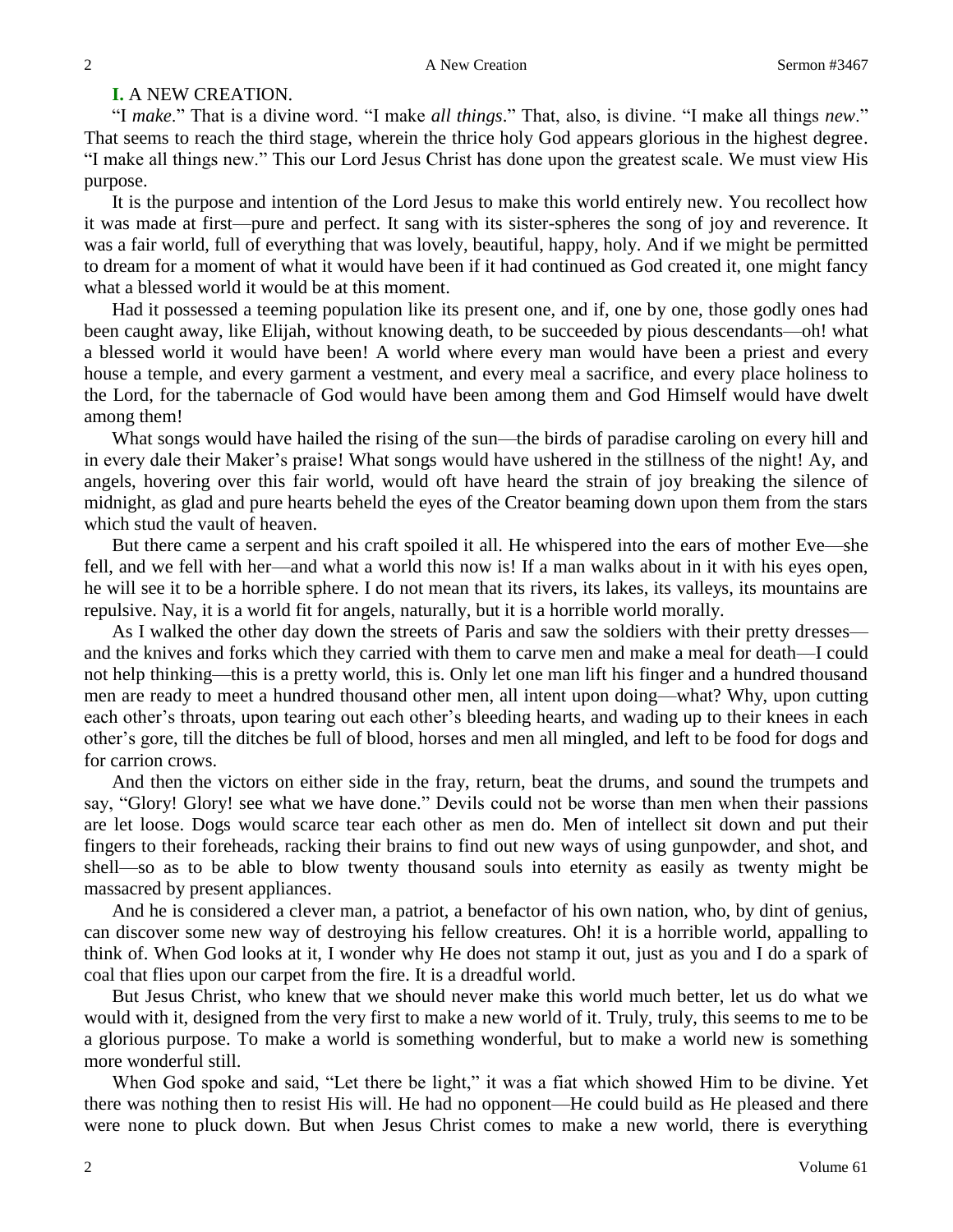opposed to Him. When He says, "Let there be light," darkness says, "There shall not be light." When He says, "Let there be order," chaos says, "Nay, I will maintain confusion."

When He says, "Let there be holiness, let there be love, let there be truth," the principalities and powers of evil withstand Him and say, "There shall not be holiness, there shall be sin. There shall not be love, there shall be hate. There shall not be truth, there shall be error. There shall not be the worship of God, there shall be the worship of sticks and stones—men shall bow down before idols which their own hands have made."

And yet, for all that, Jesus Christ, coming in the form of a man, revealing Himself as the Son of God, determines to make all things new. And be assured, brethren and sisters, He will do it. What though He pleases to take His time and to use humble instrumentalities to effect His purposes, yet do it He will. The day shall come when this world shall be as fair as it was at the primeval Sabbath. When there shall be a new heaven and a new earth, wherein shall dwell righteousness.

The ancient prophecy shall be fulfilled to the letter. God shall dwell among men, peace shall be domiciled on earth, and glory shall be ascribed to God in the highest. This great work of Christ, this grand design of making this old world into a new one, shall be carried into effect.

In order to accomplish this, it has come to pass that *Christ has made for us a new covenant*. The old covenant was, "Do this and live." That covenant was a sentence of death upon us all. We could not do, therefore we could not live, and so we died. The new covenant has nothing in it contingent upon creature-doing, but it bases all its provisions upon Christ having done the work. "I will, and you shall," this is the language of the new covenant.

The covenant of law, in which we were weak through the flesh, left us mangled and broken. The covenant of grace reveals God's kindness towards us and our part thereof has been fulfilled for us by our surety, Christ Jesus. Thus it runs, "Their sins and their iniquities will I remember no more for ever; a new heart also will I give them, and a right spirit will I put within them."

The old world is still under the old covenant of works and its children perish, for they cannot carry out the conditions of the covenant—they cannot keep God's law—they break it constantly, and they die. But the children of grace are under the new covenant of grace, and through the precious blood, which is the penalty of the old broken covenant, and through the spotless righteousness of Christ, which is the fulfillment and magnifying of the old covenant, the Christian stands secure and rejoices that he is saved. Christ has thus made His people dwell under a new covenant, instead of under the old one.

In addition to the new covenant, Christ has been pleased *to make us new men*. His saints are "new creatures in Christ Jesus." They have a new nature. God has breathed into them a new life. The Holy Spirit, though the old nature is still there, has been pleased to put within them a new nature. There is now a contending force within them—the old carnal nature inclining to evil and the new God-given nature panting after perfection.

They are new men, "begotten again unto a lively hope, by the resurrection of Jesus Christ from the dead." This new nature is moved by new principles. The old nature needed to be awed with threatenings or bribed with rewards—the new nature feels the impulse of love. Gratitude is its mainspring—"We love him because he first loved us." No mercenary motive now stirs the new creature—

> *"My God, I love Thee not because I hope for heaven thereby, Nor yet because who love Thee not Must burn eternally."*

I love You, O my Savior, because on the cross You did bear shame, and spitting, and manifold disgrace for me. New principles stir the new nature which God has given. And this new nature is conscious of new emotions. It loves what once it hated—it hates what once it loved. It finds blight where once it sought for bliss, and finds bliss where once it found nothing but bitterness.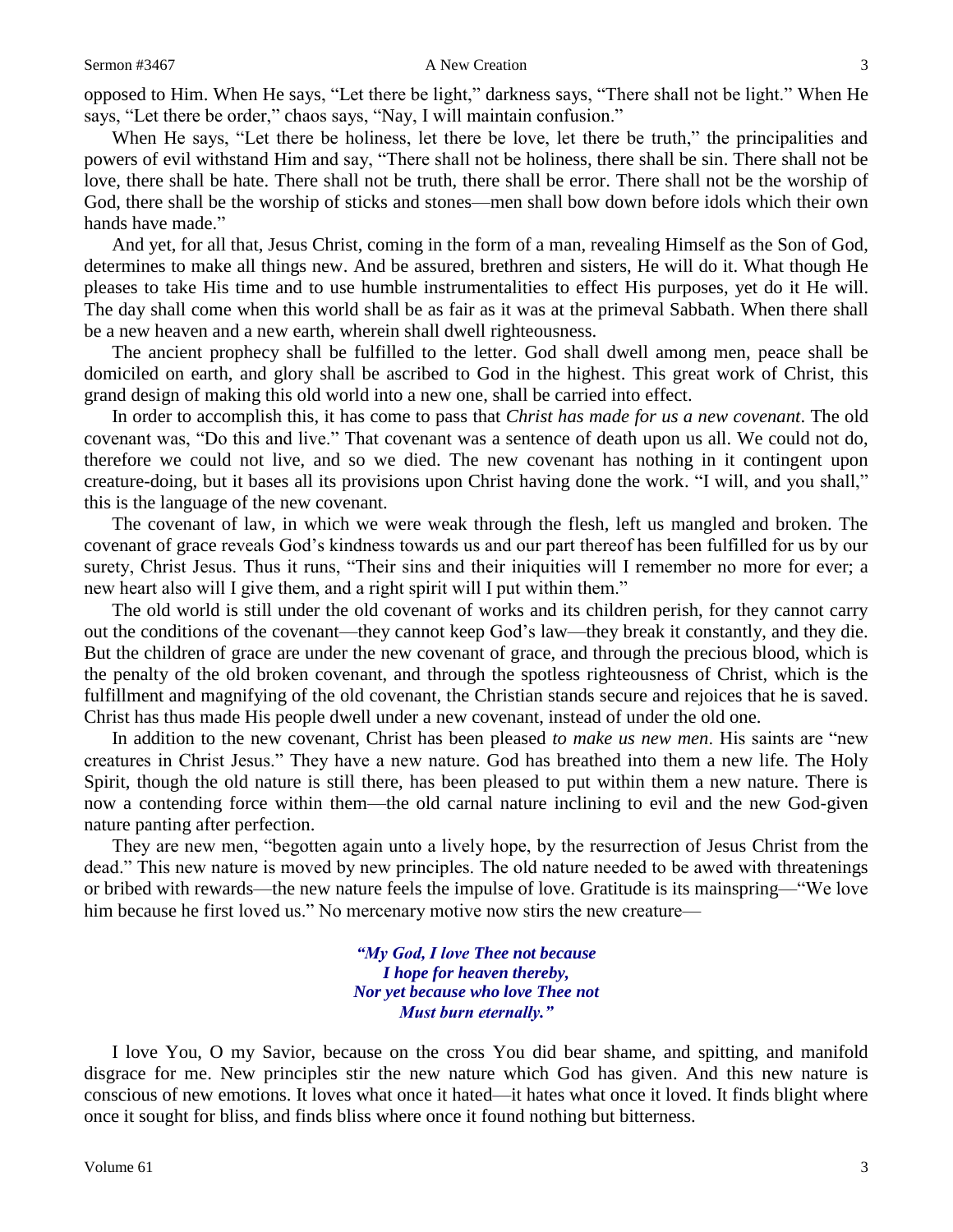It leaps at the sound which was once dull to its ears—the name of a precious Christ. It rejoices in hopes which once seemed idle as dreams. It is filled with a divine enthusiasm which it once rejected as fanatical. It is conscious now of living in a new element, breathing a fresh air, partaking of new food, drinking out of new wells not dug by men or filled from the earth. The man is new—new in principles and new in emotions.

And now the man is also *new in relationship*. He was an heir to wrath—he is now a child of God. He was a bond-slave—he is now a free man. He was the Ishmael who dwelt in the wilderness—he is now the Isaac, and dwells with Sarah after the tenor of the new covenant. He rejoices in Christ Jesus and feasts to the full.

He was once the citizen of earth—he is now a citizen of heaven. He once found his all beneath the clouds, but now his all is beyond the stars. He has new relationships. Christ is his brother. God is his Father. The angels are his friends and the despised people of God are his best and nearest kinsfolk.

And hence the man has new aspirations. He now pants to glorify God. What cared he about the glory of God once? He now pants to see God—once he would have paid the fare, if it had cost his life, that he might escape from the presence of the Lord. Now he hungers and thirsts after the living God. Yea, if his soul had wings, and he could break the fetters of this mortality, he would mount at once to dwell where Jesus is.

Dear friends, are you new men? If you are, you understand what it is. If you are not, I know I cannot explain it to you. Oh! to be born again is a great mystery. Blessed is the soul that comprehends it! But he that knows it not will never learn it by the lip—he can only know it by the Spirit of God causing him to also be made a new creature in Christ Jesus.

Thus far I have said that the objective of Christ was to make a new world, and He began by making a new covenant. Then, through His Spirit, He goes on to make new men under the new covenant, and you will see that by this means *He makes a new society*. Swelling words have been spoken and great attempts taken in hand to renovate society, but you can never renovate society till you have renovated the individual members who compose society.

You may build a brick house, if you please, but build it as you like, it will be a house of brick upon whatever principles of architecture it may be constructed. Not until that brick shall be transformed to marble can you hope to "dwell in marble halls." So men may launch their divers theories and patent their social inventions, but after they have reshaped the society of sinners, they will leave it a sinful society still.

It is otherwise with Christ. By making new men, He makes a new society, which society He calls His "church." That church He sends into the world to act upon the rest of mankind. Verily, the day will come—whether it shall be at His second advent or before His second advent, I do not know—the day when from the east to the west, and from the north to the south, there shall be a new world as far as men are concerned.

There shall be no injustice towards the poor. There shall be no envying of the rich. There shall be no law to make men slaves. There shall be no power to oppress, because there shall be no will to do it. Our Lord Jesus Christ shall put a new heart into earth's kings and then He shall come Himself to take their thrones and their crowns, and to be Himself our Universal King, and in His day shall the righteous flourish.

Now I believe the way for us to regard that happy day in which He will make all things new—that happy day when the lion shall eat straw like the ox and the leopard shall lie down with the kid, when the sword shall be turned into the sickle, and the spear into the pruning hook—the way for us to regard that day, I think, is not standing with our mouths open expecting it, but by setting to work after the Master's own fashion, seeking to bring it about, to gather out the elect from mankind, to illustrate the Gospel practically in our lives, and so to do as Jesus did among the sons of men—promoting light, and peace, and truth, and holiness, and happiness as God may help us.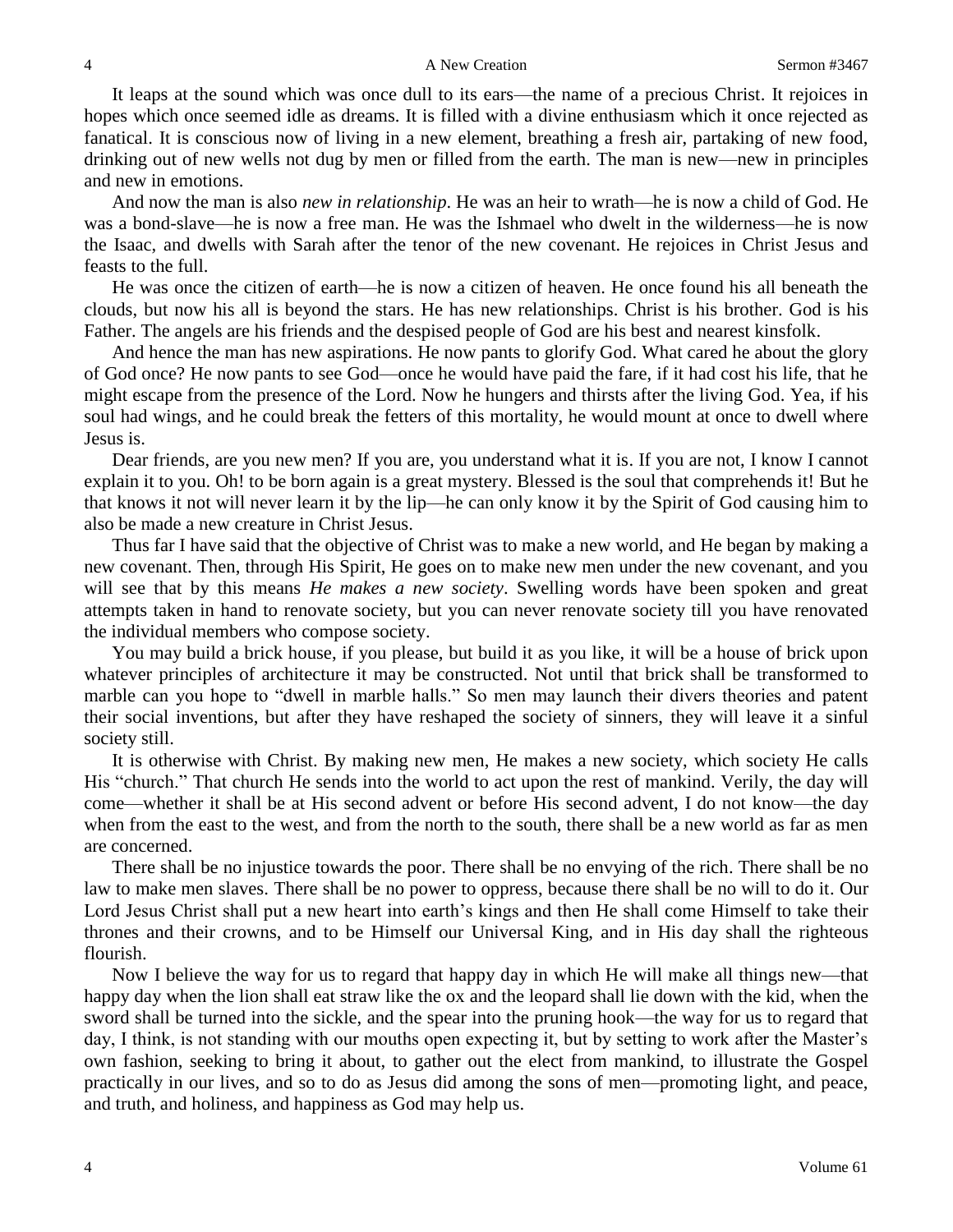#### Sermon #3467 **A New Creation** 5

I wish we had more time to enter fully into this part of the subject. We have not and therefore, we must leave it, but may you and I have a part in this new creation!

Turning to our second point, I want you to—

#### **II.** ADORE THIS GREAT REGENERATOR.

He says, "Behold I make all things new." Behold Him! He is a man dressed in the common garments of the poor! He has no form nor comeliness, and when you shall see Him there is no beauty in Him that you should desire Him. He has come to make the world new. He has no soldiery, no book of laws, no new philosophy. He has come to make the world new and to do this He has brought with Him—what? Why, *Himself*.

He spends a life of weariness and sorrow amongst those who despise Him—and if you want to know first and foremost how He makes all things new, you must see Him sweating great drops of blood in the garden—that is the blood of the new world which He is pouring forth! You must see Him bound, scourged, spat upon, led to the accursed tree. While God's wrath for sin is yet unspent, the world cannot be new, but when that wrath on account of sin is all poured upon the head of the great Substitute, then the world stands in a new relation to God and it can be a new world.

See the Savior, then, in groans and pangs which cannot be described, bearing the curse of God, for He made Him to be sin for us, though He knew no sin. The curse fell on Him, as it is written, "Cursed is every one that hangeth on a tree." It pleased the Father to bruise Him. He has put Him to grief. He has made His soul to be an offering for sin.

That dolorous pain, then, of the Master, was the world's new-making. It was then and there that the world was born again. No mother's pangs, when she brought forth a man-child, were such as those of Christ when He brought forth the new creation. It was there in the travail of His soul—did you ever catch that idea, "the travail of his soul"?—it was there that the new world was born!

"Behold I make all things new" is a mysterious voice from the broken heart of a dying Savior. From the empty tomb, as He rises, I hear it come in silvery notes, "Behold I make all things new." You must trace the birth of the new creation up to the grave of our Lord Jesus Christ, to the place where the cross stood and where His body lay.

But the actual operations of new-making the world takes place *through the truth which Christ promulgated*. After the relation of the world to God had been changed by the sufferings of Jesus, the world's thought concerning God came to be changed by the preaching of Jesus. He came and revealed God to man as man had never seen God before. It was through Him we learned that "God is love." It was through Him that we understood that "God so loved the world that he gave his only begotten Son that whosoever believeth in him should not perish, but have everlasting life."

It is the preaching of the cross of Jesus that is to make the world new. It is not the philosophies of men, but the wisdom of God which effects the change. In the presence of Christ your philosophies must sink into darkness as stars in the presence of the sun.

And it is also *by the giving of the Holy Ghost*, as the result of the ascension of Christ on high, that the world is made new. Thus He gives power to the ministry. There were three thousand new creations in one day when Peter preached the Gospel under the influence of the Holy Spirit. And that blessed Spirit of God is here tonight.

Oh! I would that there might be some new creations tonight—that that divine heavenly Spirit would come into some of your souls and drop there that vital spark of heavenly flame which shall never be quenched, but shall burn brightly in heaven forever. Wherever the Gospel is preached, the Spirit is present in that Gospel, and He gives faith to men, gives life to men, and so they are made new and the new-making thus goes on.

I have not time—though thoughts crowd into my mind—to speak about the way in which Christ thus new-makes the world. It is quite certain that three parts of His history are connected with it. I have only referred to His death, His burial, and His resurrection, but I might go on to speak of His constant and prevalent intercessions, for His pleading before the throne is also a part of the mighty operation. Nor can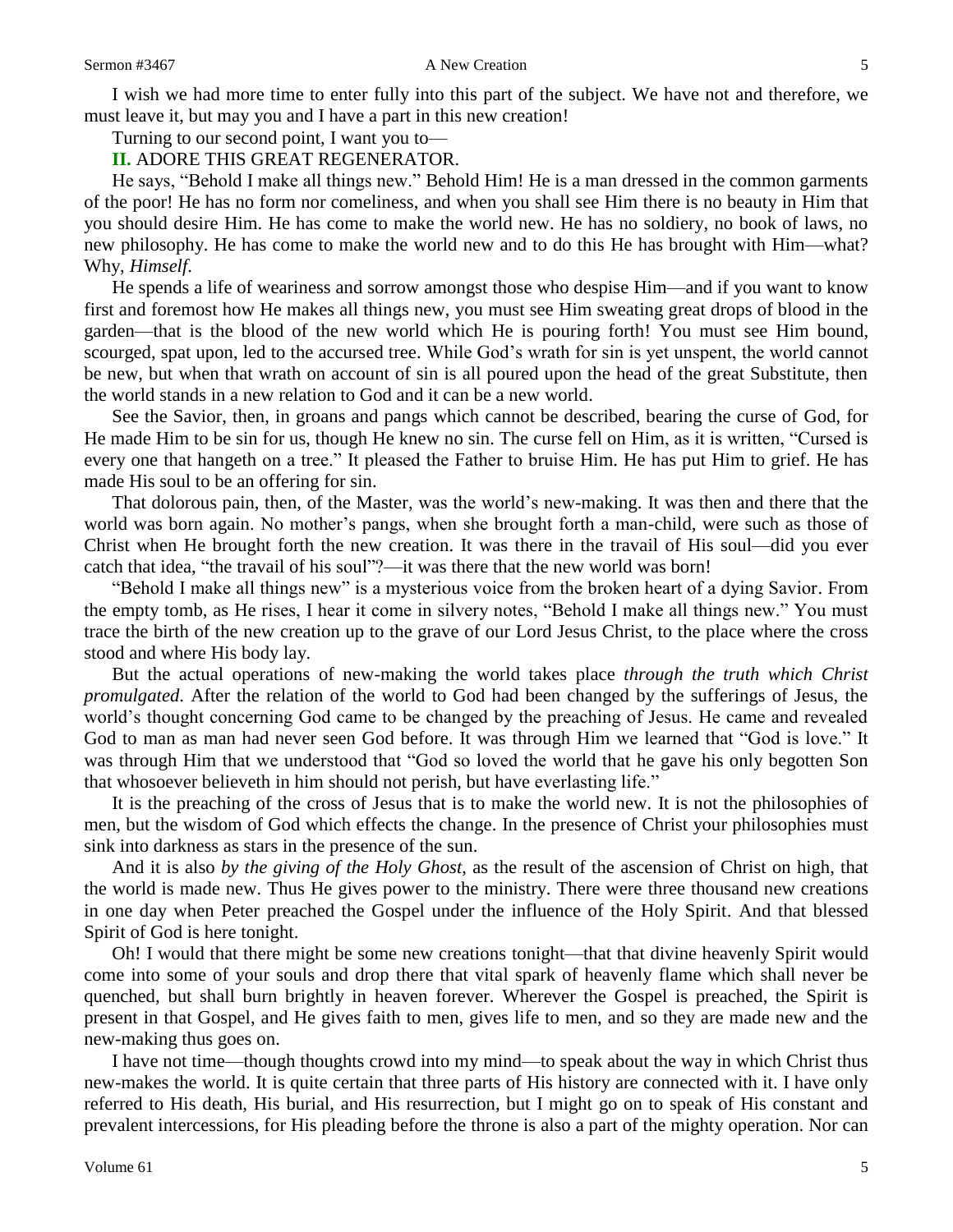I doubt but that His second advent will be the bringing out of the top-stone with shouts of, "Grace, grace unto it!" Then shall be fulfilled—finally and exhaustively fulfilled—the saying that is written, "Behold I make all things new."

The text begins with, "Behold!" and I am going to close with that same note of admiration. I want you to—

#### **III.** BEHOLD AND TO BELIEVE.

Behold the Lord Jesus is now enthroned in heaven. He it is who makes all things new. Is not this what some of you here present deeply need? If you look within, yourselves will see much to disgust and alarm you. Perhaps you dare not take stock of yourselves now—you dare not consider where you are, nor what you are, nor whither you are bound.

"To speak candidly," you say, "I want reforming." Very likely, but you want a great deal more than mere reformation. I have heard of a being who habitually used to swear, "God mend me!" Somebody said, "Better make a new one." That is the case with full many of you. You are saying, "Well, I will turn over a new leaf." You had better shut the book up altogether, and never turn over any more leaves, for all the pages are alike bad.

"Oh! well," says one, "I shall try if I cannot alter." I wish you would try God's altering of you, instead of altering yourselves. "Well, but surely, surely, I may wash and be clean. I will try to make myself as clean as possible." Yes, yes, that is all very well—but what if you have a corpse in the house? I would have you make it clean, yet that will not make it live. However much you may wash it, it is corrupt still. You may reform yourselves as much as ever you please—all your reformation will be futile—you need more, a great deal more than that. The fact is, you must be made new. Nothing less will do. You must be made new. You must be born again.

"Ah!" says one, "if I could be made new, there might be a chance for me." Well now, Christ looks down from His throne in heaven and He says, "Behold I will make all things new." "Yes," you say, "but He will not make me new." Why not? Does He not say, "I make *all things* new"? "But my heart is as hard as a rock," say you. Well, but He says, "I will make *all things* new," so He can give you a new heart. "Oh! but I am so very stubborn." Aye, aye, but He makes all things new, and He can make you as tender and sensitive as a little child.

Oftentimes a grey-headed sinner has looked back to his childhood and remembered the time when he used to sing his little hymn at his mother's knee—and he has said, "Ah! I have been in many strange places since then, and my heart has got seared and hard. I wish I could get back to what I was then!" Well, you can, you can. Christ can bring you there. Nay, He can bring you to something better than you ever were when those golden ringlets hung so plentifully about that pretty little head of yours, for you were not so innocent, then, as you now think you were. Christ can make you really pure in heart. He can make you a new creature, so that you shall be converted and become as a little child.

"Oh!" say you, "how can I get it? How can I prepare myself for Him?" You do not need to prepare yourself for Him. Go to Him just as you are—trust Him to do it and He will do it. That is faith, you know—trust, dependence. Can you believe that Christ can save you? Oh! you can believe that. Well now, will you trust Him to save you? Will you trust Him to deliver you from your drunkenness, from your angry temper, your pride, your love of self, your lusts? Do you desire to be a new creature in Christ Jesus? If so, that very desire must have come from heaven. I could fain hope that He has already begun the good work in you and He that begins it will carry it on. Do not be afraid, however bad your character, or however vicious your disposition. "Behold," says Christ, "I make all things new."

What a wonder it is that a man should ever have a new heart! You know if a lobster loses its claw in a fight, it can grow a new claw, and that is thought to be very marvelous. It would be very wonderful if men would be able to grow new arms and new legs, but who ever heard of a creature who grew a new heart? You may have seen a branch lopped off a tree, and you may have thought that, perhaps, the tree will sprout again, and there will be a new limb, but who ever heard of old trees getting new sap and a new core?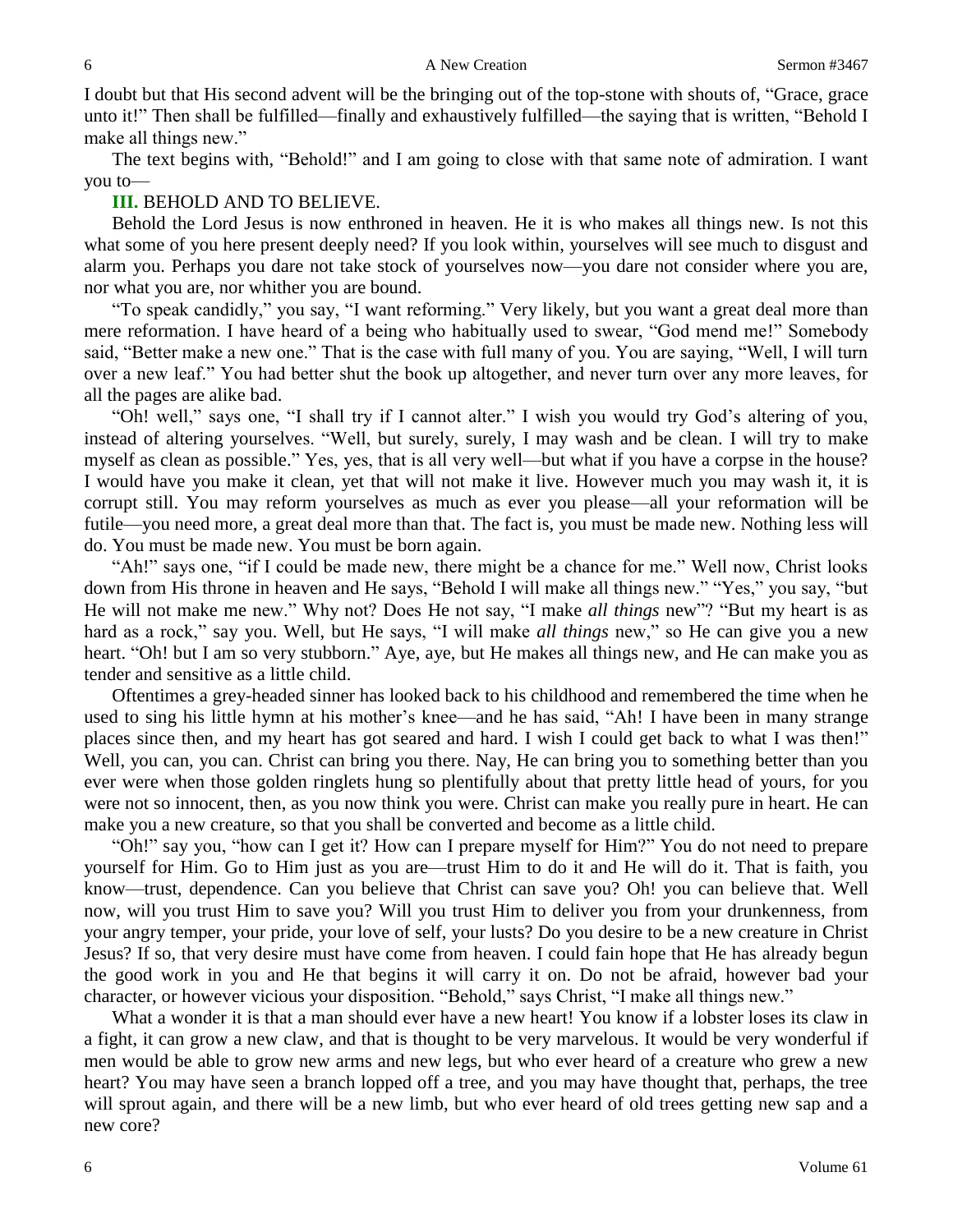But my Lord and Master, the crucified and exalted Savior, has given new hearts and new cores. He has put the vital substance into men afresh and made new creatures of them. I am glad to notice the tear in your eye, when you think on the past, but wipe them away now, and look up to the cross and say—

> *Just as I am, without one plea, But that Thy blood was shed for me, And that Thou bidd'st me come to Thee, O Lamb of God, I come."*

"Oh! make me a new creature!" If you have said that from your heart, you are a new creature, dear brother, and we will rejoice together in this regenerating Savior.

Let me just say a few words to those of you who love the Lord. You may have some very bad children, or you may have some relatives who are going on in sin from bad to worse. I earnestly recommend you attentively consider my text. "Behold," says Christ, "I make all things new." "No, no," says the old father, "I used to pray for my boy. He broke my heart. He brought his mother's grey hairs with sorrow to the grave, but he has gone away and I have not heard of him for years—and I am almost afraid to wish I ever hear from him again, for did seemed so reckless, that my only comfort is in trying to forget him."

"Yes," says a husband here, "I have prayed for my wife so many times that I feel tempted to give it up—it is not likely that I shall ever live to see her saved." Oh! but brethren and sisters, we do not know. Since the Lord saved us, there cannot be any limits as to what He can do. Look at the text, "Behold I make all things new." I will pray, "Lord, make my children new." You shall pray, "Lord, make my wife new."

You godly wives, who have ungodly husbands, you shall pray, "Lord, make our husbands new." You who have dear friends who lie upon your bosom, as you anxiously think of them, pray the Lord Jesus to make them new. When our friends are made new, oh! what a great comfort they are—just as much so as they formerly were a sorrow. The greater the sinner, the greater the joy to loving believers when they see him saved.

"Behold," says Christ—I do like that word—"Behold it! Stand and look at it! See how I took the man when he was up to his neck in sin and made him preach the Gospel. Can I not do the same again? Look there and see the dying thief upon the cross, black with a thousand crimes—I washed him and took him to Paradise the same day. What can I not do? Behold I make all things new."

Courage, my brethren and sisters. We will not entertain any more doubt about Christ's power to save. Rather, by God's grace, may we henceforth believe more in Him and according to our faith, so shall it be done unto us. If we can only trust Him for those of our friends whose faults seem to us few and light, our little trust will reap little reward.

But if we can go with strong faith in a great God, and bring great sinners in our arms and put them down before this mighty Regenerator of men and say, "Lord, if You will, You can make them new" and if we will never cease the pleading till we get the blessing, then we shall see ever-accumulating illustrations of the fact that Jesus makes all things new—and calling up the witnesses of His redeeming power, we shall cry in the ears of a drowsy church and an incredulous world, "Behold, behold, behold! He makes all things new." The Lord give us to see it. Amen.

## **EXPOSITION BY C. H. SPURGEON**

#### *REVELATION 1:1-14*

**Verse 1.** *The Revelation of Jesus Christ, which God gave unto him, to shew unto his servants things which must shortly come to pass; and he sent and signified it by his angel unto his servant John:*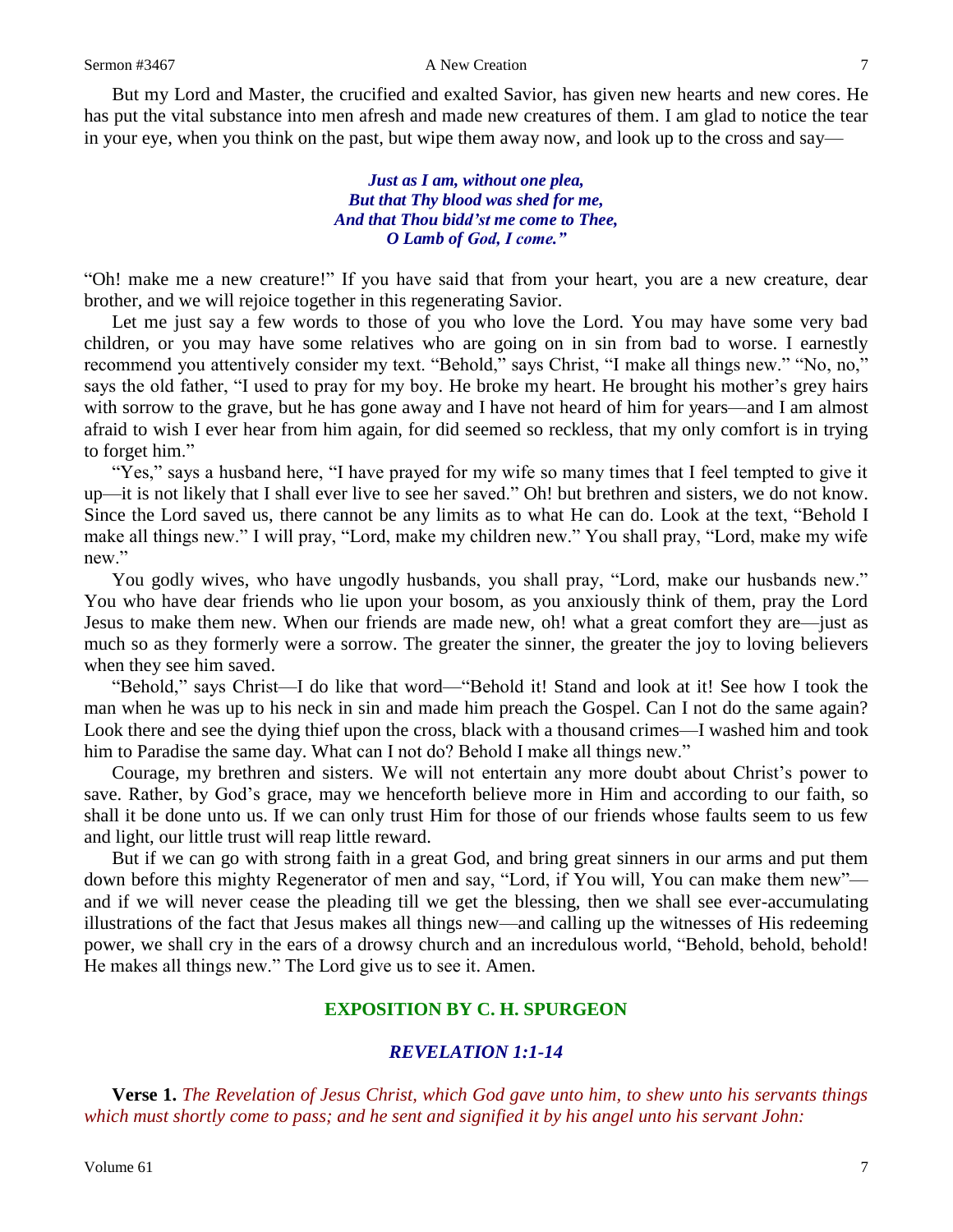#### 8 A New Creation 3467

Twice is that title used—"servant." This is a revelation to Christ's servants, made first unto His servant John. There is no higher honor under heaven than to be the servant of such a Master. His servants we are this day, and we find in that service perfect freedom and the highest imaginable delight. This, then is to us.

**2-3.** *Who bare record of the word of God, and of the testimony of Jesus Christ, and of all things that he saw. Blessed is he that readeth, and they that hear the words of this prophecy, and keep those things which are written therein: for the time is at hand.*

It is not said, "Blessed is he that understands the book of Revelation," or else I am afraid very few would come in for that benediction, but "Blessed is he that readeth, and they that hear," for it is a blessed thing to hear our Father speaking, even when we cannot understand it.

When you were a little child, how did you learn to understand your father but by at first hearing him say a great deal which was far above you and out of your reach? I love to read those parts of God's Word which I cannot yet understand, because I remember there are some parts which I do understand now which I did not once, and it was by reading them, and hearing them, and thinking of them, that gradually light broke into my soul.

Why, then, should I not go on reading this book of Revelation, though as yet I may be able to sustain no theory about it, may not as yet indeed understand it? But notice this. The doctrine of this book is practical after all. I think this book has been trailed in the mire by being used as a sort of astrologer's book to tell us about the future, instead of being used practically to humble us before God, and to teach us to lean upon eternal wisdom, which knows all things from the beginning.

Oh! that we might more practically use the doctrine of the second advent than has generally been done—not to speculate upon it, but to be warned by it to be on the watch for the coming of the Lord.

**4**. *John to the seven churches, which are in Asia: Grace be unto you, and peace, from him which is, and which was, and which is to come;*

Is not this the Father, JEHOVAH, the I AM, who lives in all tenses and fills all time?

**4**. *And from the seven Spirits which are before his throne;*

Are not these the symbols of the Holy Ghost, whose varied and perfect work are seen today among men, not only on the throne, but before the throne, working in the midst of the people of God?

**5**. *And from Jesus Christ, who is the faithful witness,*

Telling us the truth and the truth only, the witness to be relied upon, deserving of our faith.

**5-6**. *And from Jesus Christ, who is the faithful witness, and the first begotten of the dead, and the prince of the kings of the earth. Unto him that loved us, and washed us from our sins in his own blood, And hath made us kings and priests unto God and his Father; to him be glory and dominion for ever and ever. Amen.*

**7**. *Behold*,

Regard it attentively. Think of it and meditate upon it.

**7**. *Behold, he cometh with clouds.*

This is a grand doctrine which should never be kept in the background. The Scriptures are not fully to be understood, except with this addition—they are not, indeed, complete unless we understand that there is something yet to come. The Old Testament without the first coming of Christ is a riddle without a key, and the new Testament without the second coming of Christ is somewhat in the same condition.

**7**. *Behold, he cometh with clouds; and every eye shall see him,*

Your eye, dear friend, and mine. "Every eye shall see him." Whatever in the future we shall not see, we shall see Him. We may depend upon that. "And they also which pierced him." What a sight it will be for them—not only for those Romans and Jews who actually put Him to death, but for all of us who by our sins have pierced Him, by our evil words, our backslidings, have put Him to shame.

**7**. *And they also which pierced him: and all kindreds of the earth shall wail because of him. Even so, Amen.*

It is certain—here is the seal, the great divine affirmative put to this—"Even so, Amen."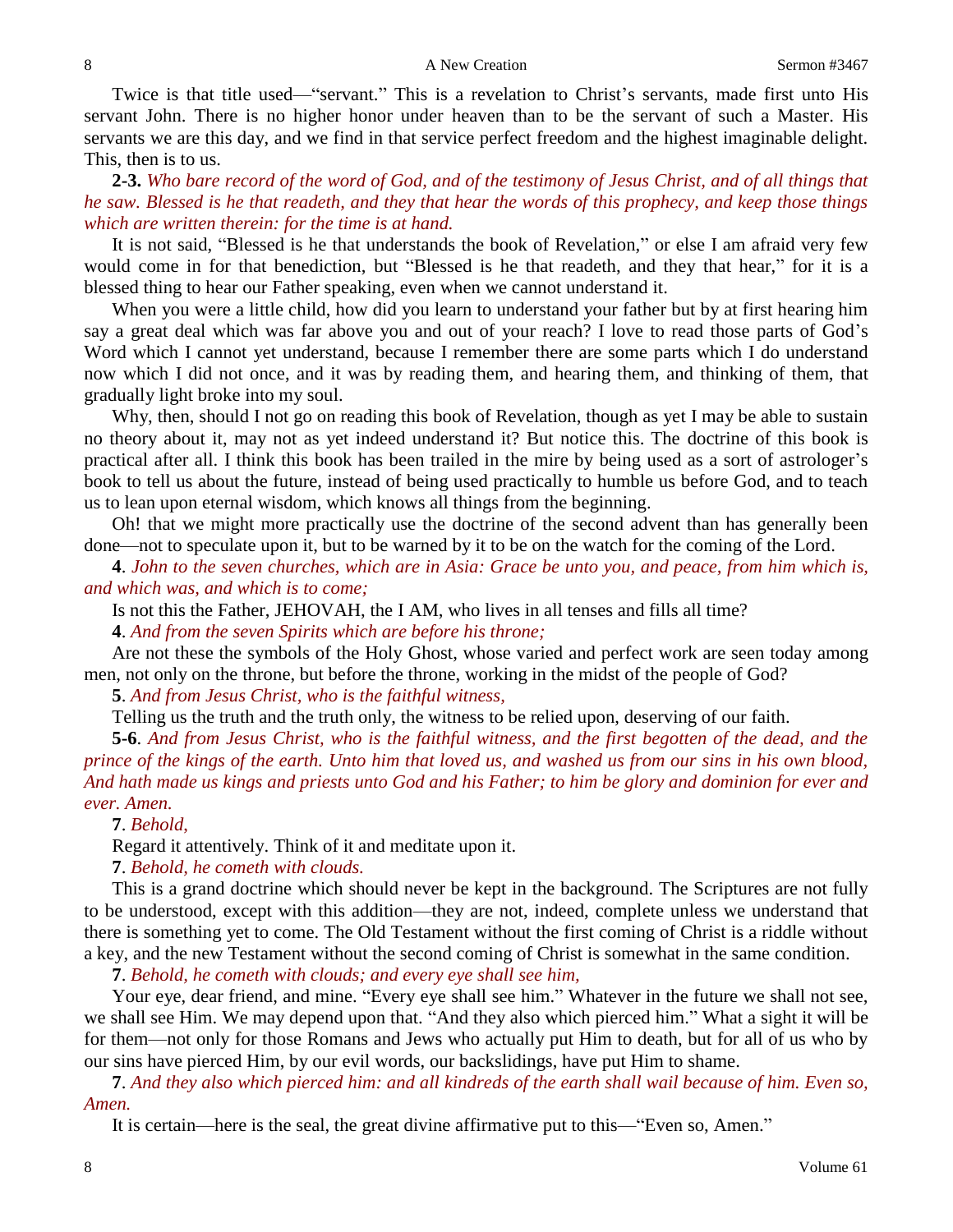**8-9.** *I am Alpha and Omega, the beginning and the ending, saith the Lord, which is, and which was, and which is to come, the Almighty. I John, who also am your brother, and companion in tribulation, and in the kingdom and patience of Jesus Christ, was in the isle that is called Patmos, for the word of God, and for the testimony of Jesus Christ.*

Being there for having preached the Gospel—no doubt sent there as a punishment that that eloquent tongue also might for a while be silenced, and that his loving precepts might not so build up the church. "I was in the Spirit on the Lord's day"—the first day of the week, especially set apart for the Lord's worship.

Notice that John observed this day. Though he was on a desert island, though he was far away from all Christian companionship, yet he took care to spend that day in worship, to draw near to God. Let us, then, never make excuses when we are travelling and when we are away for purposes of recreation. The Lord's day is as much the Lord's day to us in one part of the world as another, and let us take care that we get the advantage of it.

He has fenced it about on purpose for our benefit. It is not a day of bondage, but a day of holy joy and rest. Let us not miss the blessings which are so ripe this day. "I was in the Spirit on the Lord's day"—that is the Spirit of God came upon him, gave him to understand, and see, and feel spiritual things. Oh! that this might be the condition of all God's people here this morning.

**10**. *I was in the Spirit on the Lord's day, and heard behind me a great voice as of a trumpet.* Clear, shrill, musical.

**11.** *Saying, I am Alpha and Omega, the first and the last: and, What thou seest, write in a book, and send it unto the seven churches which are in Asia; unto Ephesus, and unto Smyrna, and unto Pergamos, and unto Thyatira, and unto Sardis, and unto Philadelphia, and unto Laodicea.*

There were churches in each of these places. It is not the custom of the Holy Spirit to talk of the Church of England, but He would speak of the church in London, the church in Birmingham, the church in Newcastle. These are each separate and distinct, independent churches, though they are one in Christ Jesus, yet, each church is in itself complete and entire if it be ordered according to the mind of the Holy Spirit.

#### **12**. *And I turned to see the voice that spake with me.*

Very naturally. When we hear a voice, we like to see the person from whom the voice comes. Hence I believe the reason why we often like the portrait of the preacher, and it is not, after all, anything more than an innocent infirmity that a man should wish to see the face of him who has spoken to him.

**12**. *And being turned, I saw seven golden candlesticks:*

Or candelabra or lamp stands. Not, as you get in the Old Testament, one great seven-branched golden candlestick, but seven distinct candelabra, for these churches are separate and entire, each church in its own individuality.

#### **13**. *And in the midst of the seven candlesticks one like unto the Son of man,*

Or unto a son of man probably —like unto a man, for, notwithstanding all the majesty, the person was that of a man, and we are never to forget that, glorious as is the Godhead of Christ, and majestic as He is in all His sublime offices, yet, nevertheless, He most surely is man—a very sweet consoling thought.

**13**. *Clothed with a garment down to the foot,*

*"Oh! joy. There sitteth in our flesh, Upon a throne of light, One of a human mother born, In perfect Godhead bright."*

**13**. *And girt about the paps with a golden girdle.*

A royal robe. A girdle all decked and adorned with jewelry.